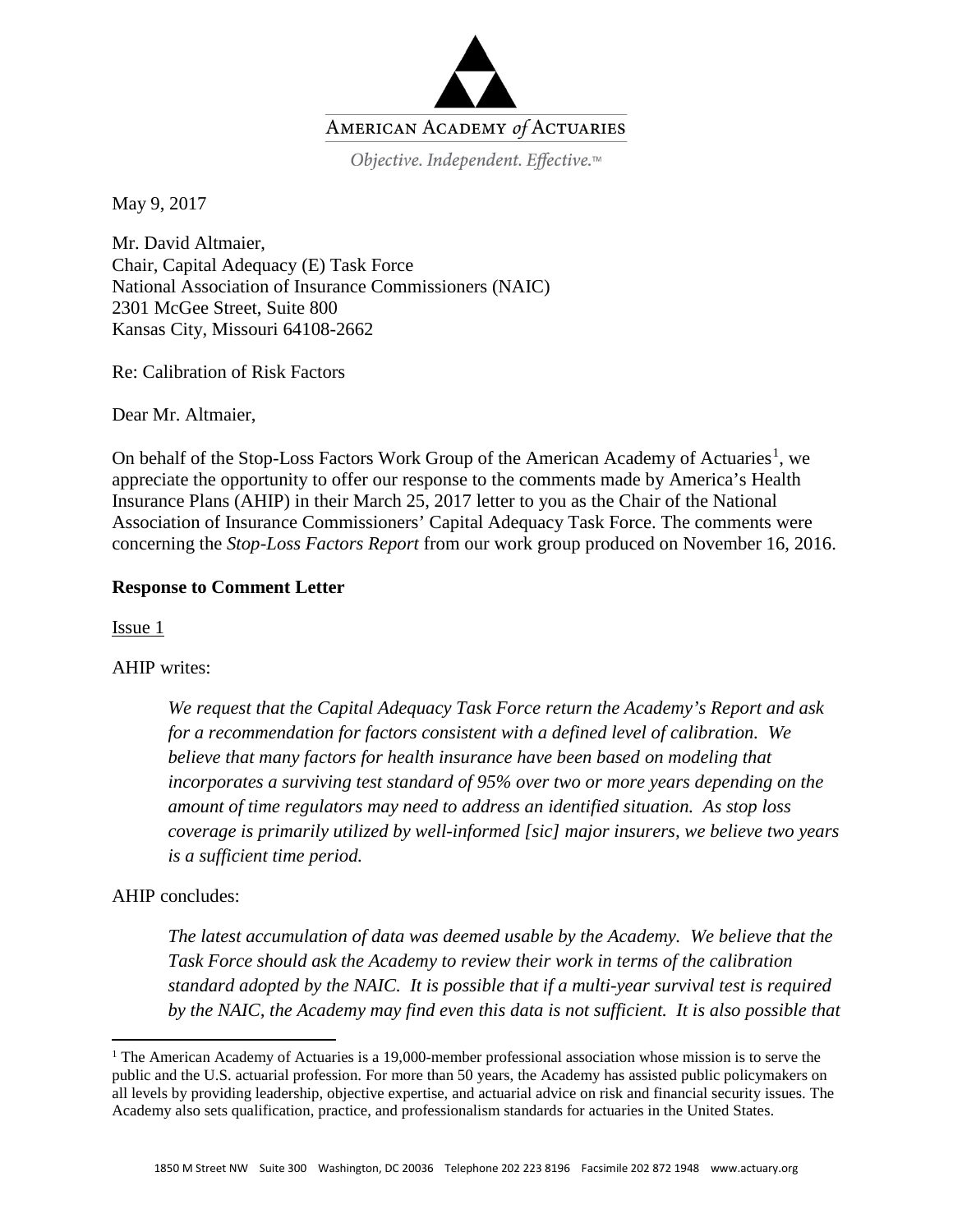*the Academy may find reasons why the calibration standard is not appropriate for stoploss coverage. If not, there should be a well-documented [sic] basis for an applicable different survival test standard.* 

Our work group addressed the issues of data limitations using a Risk of Ruin model as follows:

The members of the work group considered options such as Monte Carlo and other stochastic analyses and Risk of Ruin calculations. We believe that we did not have enough data to build an appropriate model, given the limited number of contributors and CYs [Calendar Years] of data. We were concerned that any model built would imply a higher level of credibility than was warranted by the data.

## Issue 2

## AHIP also wrote:

*The basis for the recommended factors in that report was to match the number of "surviving tests" based on the proposed new factors with the number of surviving tests based on the current factors which appears to be around 98%.*

The work group's position is that this method was used because the current factor produced an acceptably low number of adverse results. If there had been a larger number of adverse results, it is possible that higher factors would have been proposed to reduce the failure rate to a level the work group believed reasonable. The work group's recommended factors were developed using informed judgment, not applying a standard of 98% survival.

# **Additional Comments**

We would like to re-emphasize two points in the *Stop-Loss Factors Report*:

- 1. The report makes a convincing demonstration that the smaller the block of business, the more variable the block's results, suggesting tiered factors varying by premium volume are more appropriate than today's flat factor.
- 2. There is added volatility not captured in the data due to the unlimited annual and lifetime maximums now required by the Affordable Care Act.

Notwithstanding the data limitations and the consequent inappropriateness of undertaking a multi-year survival test, the work group believes that the tiered Stop-Loss factors recommended in the report are reasonable and not inconsistent with the defined level of calibration used in reports relating to other health products. (The recommended factors are 35% of the first \$25,000,000 in annual premium, 25% of the annual premium in excess of \$25,000,000.)

The work group further believes it would be best if 2014 and subsequent experience data (post-ACA elimination of annual and lifetime maximums) were collected and used to model Stop-Loss